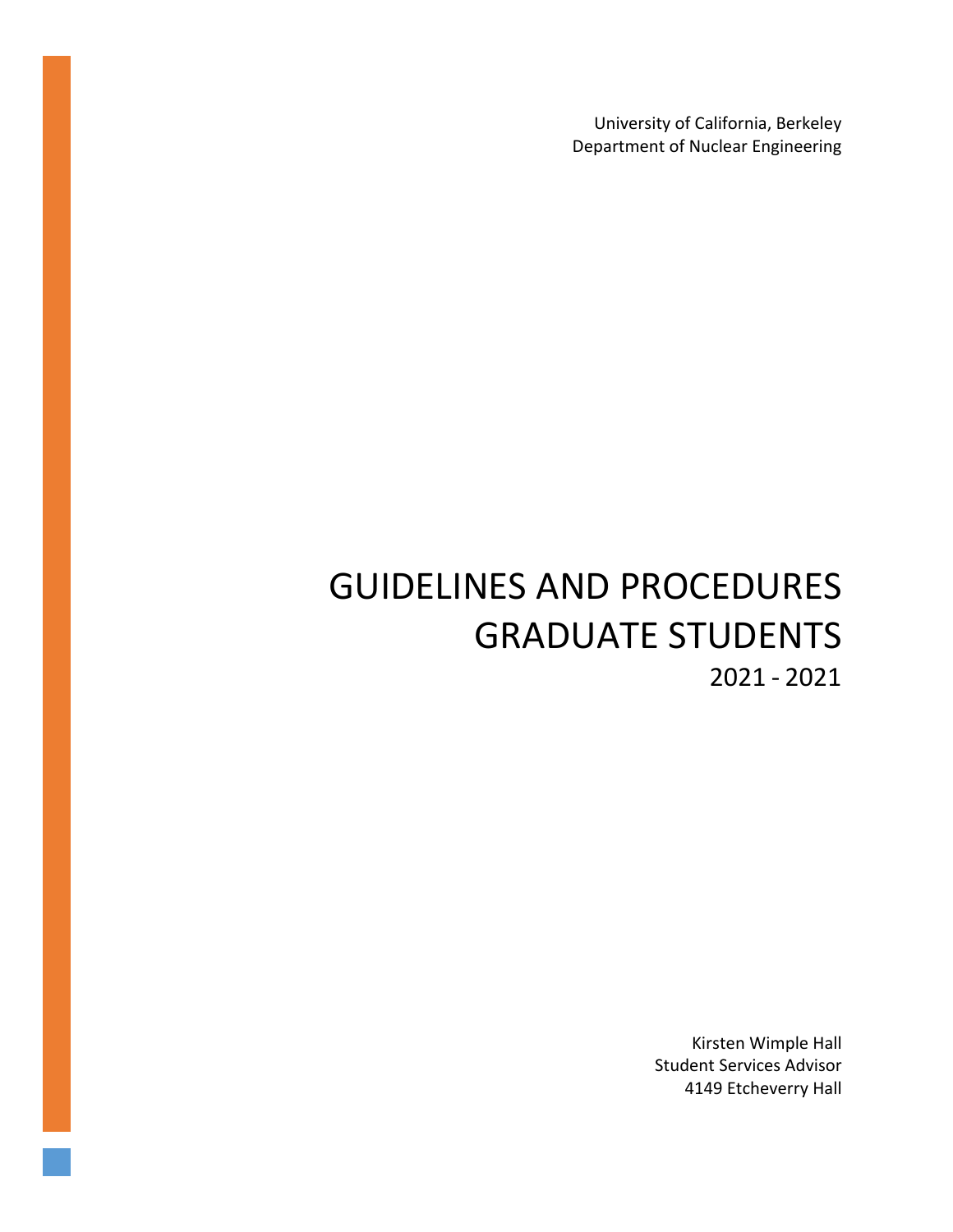## **GUIDELINES AND PROCEDURES FOR GRADUATE STUDENTS: 2021-2022**

**Department Chair:** Peter Hosemann **Head Graduate Advisor:** Kai Vetter **Student Services Advisor:** Kirsten Wimple Hall

**FACULTY:** Rebecca Abergel Lee Bernstein Max Fratoni Peter Hosemann Edward C. Morse Per F. Peterson Raluca Scarlat Carl Schroeder Rachel Slaybaugh Youngho Seo Karl A. Van Bibber Kai Vetter Jasmina L. Vujic Haruko Wainwright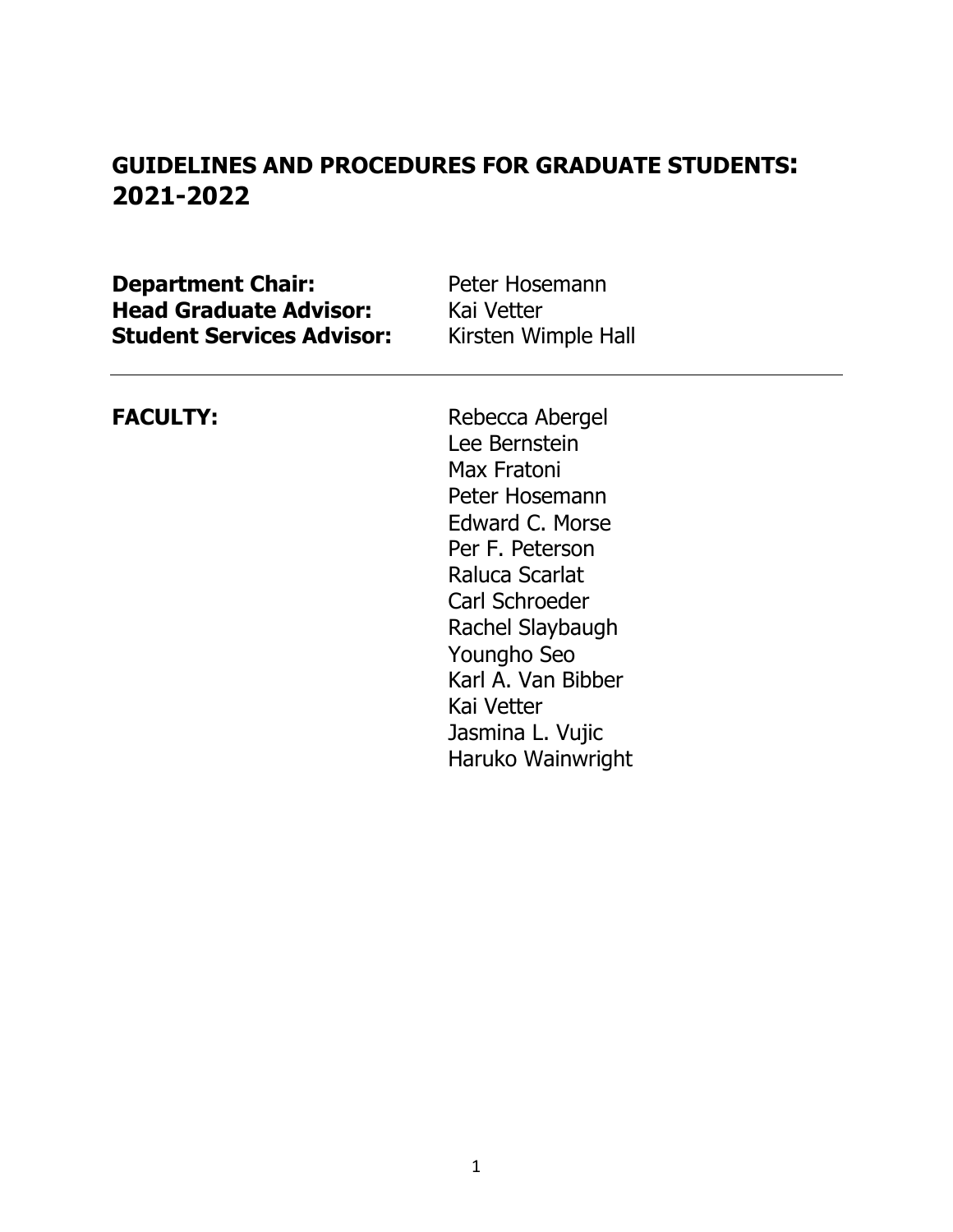#### **About the Program**

The Graduate Program in Nuclear Engineering at Berkeley offers instruction, research, and professional education in nuclear energy (fission and fusion), nuclear waste and materials management, and biomedical, bio-nuclear and radiological science. Established in 1958, the Department provides a graduate program consisting of the principal fields of reactor theory, reactor engineering, including thermal hydraulics and safety; nuclear materials; nuclear reactions and instrumentation; thermonuclear fusion; nuclear waste management; risk and systems analysis; biomedical imaging; and radiation physics and dosimetry. There are about 100 graduate students and 90 undergraduate majors in the Department. Graduates find opportunities for employment and professional careers in the United States and abroad. Recent graduates are employed in academia, industry, national laboratories, and state and federal agencies.

The Department has strong relations with the nearby Ernest Orlando Lawrence Berkeley National Laboratory, Lawrence Livermore National Laboratory and Los Alamos National Laboratory. A number of faculty and students collaborate with researchers in these laboratories, and use the facilities of these laboratories in their research projects.

#### **Advising**

The Student Services Adviser counsel's students on campus policies, regulations and procedures, helps monitor students' degree progress, and assists students with administrative problems related to the completion of degree requirements. She also maintains graduate student records, schedules examinations, and assists students with finding funding and jobs.

The Head Graduate Adviser (HGA) is Kai Vetter. New graduate students should determine course enrollment and consult with the HGA at the start of the first semester.

Each student has an academic and research adviser. The academic advisor takes responsibility for general academic counseling, offers suggestions on programs of study and degree committees, and monitors the student's overall academic progress. The research advisor is responsible for the direct supervision of each student's work, and will become the chair of a student's M.S. thesis (Plan I students) and/or Ph.D. dissertation committee. The research adviser will meet with the student to help determine his or her major and minor fields, and to recommend a suitable program of study leading to the M.S. or Ph.D. degree. In most cases, the research adviser and academic adviser will be the same person.

Advisors meet with their students at least once a semester to review and approve the student's proposed course of study for the next semester, sign the student's program card and discuss the student's general progress through the program. Each term, after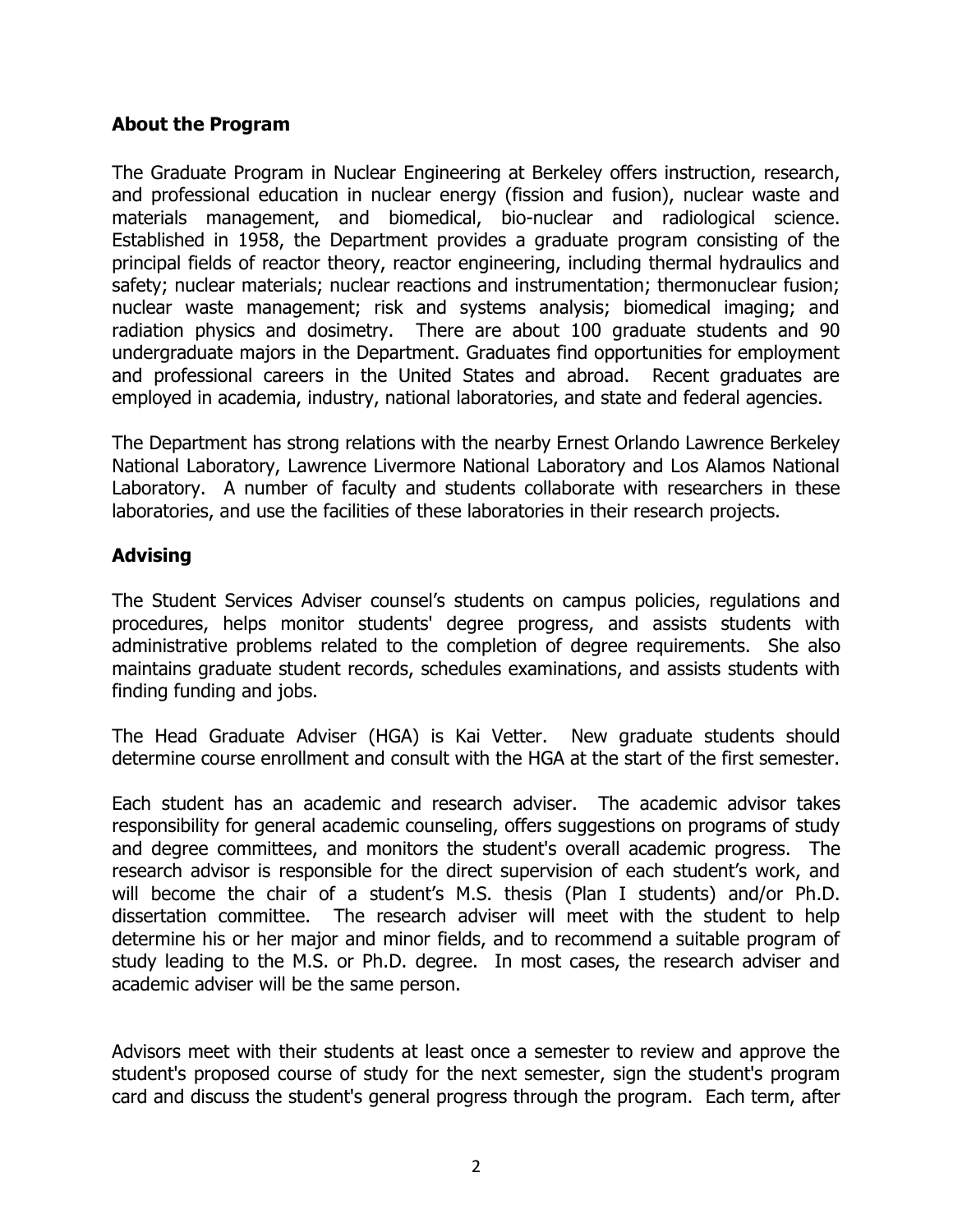meeting with the adviser, the student is required to submit a signed program card to the Student Services Adviser.

#### **Registration and Enrollment Requirements**

All graduate students must enroll in 12 units each semester—these normally include a combination of coursework and independent study (NE 299) units and a one-unit NE 298 research seminar. Students who have advanced to Ph.D. candidacy usually enroll in 12 units of NE 299, and 1 unit of NE 298 with their research adviser. Additionally, all students are expected to enroll in NE 295, the department colloquium.

Students are required each semester to update their program card listing the courses they propose to take to complete their degree requirements. Program cards are available on the NE website under the "Resources" tab. The list of courses on the program card must be approved, and the card must be signed by the student's Academic Adviser and the HGA, and then submitted to the Student Services Adviser for placement in the student's file.

There is no prescribed course of study for the NE program. The student's Academic Adviser generally makes recommendations for specific course work. Students are expected to enroll in courses and seminars relevant to their major and minor fields.

Courses in the 300 series or higher do not count toward the unit requirements for either Plan I or Plan II Master's degrees. 2XXM courses can be used toward PhD requirements, but only count as upper division courses (1XX**). Only one course can be used between an upper division and its equivalent M course (e.g., 210M would count as 101, 215M would count as 1, etc.).**

To view courses offered for a specific semester, visit the On-line Schedule of Courses at [http://guide.berkeley.edu/.](http://guide.berkeley.edu/)

### **First-Year Requirements**

All first year students must:

- Take at least 2 letter-graded NE courses during the first year as a graduate student.
- Enroll in and attend the weekly colloquium meetings (NE 295) held on Monday afternoons to get acquainted with the various research topics in NE.
- Take 375, the IEOR pedagogy course, during the first semester. This course covers not only teaching techniques but it also covers professional develop for scientists and engineers.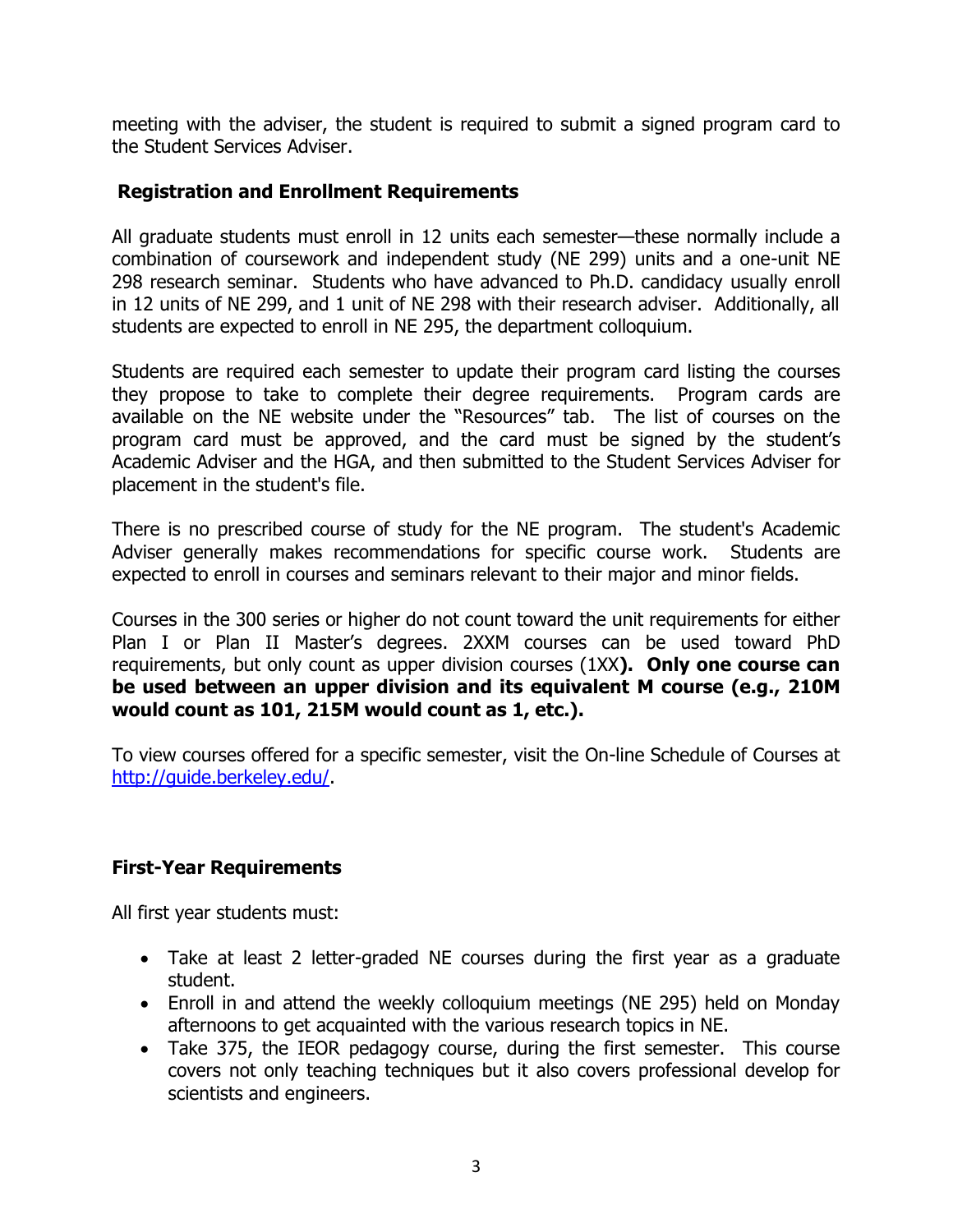#### **International Students**

The University defines full-time study for international students (required to meet the terms of a student visa) as 8-9 units if at least one unit is in a graduate course (200 or 600-level), or 12 units if no graduate course is included (all courses below 200-level). Generally, international students must take a full program of 12 units to meet the visa terms and to satisfy the Graduate Division rules.

International students should consult the Berkeley International Office (BIO) for further information on academic issues or personal counseling at 510-642-2818, or go to their website at [http://internationaloffice.berkeley.edu/.](http://internationaloffice.berkeley.edu/)

Graduate students who have advanced to candidacy for the doctorate are eligible for a full reduction of the nonresident tuition fee, subject to the understanding that: (a) a doctoral student may receive the zero nonresident tuition rate for a maximum calendar period of three years; and (b) any such student who continues to be enrolled or who re-enrolls after the three-year period will be charged the full nonresident tuition rate that is in effect at the time.

#### **Master of Science Degree Program Requirements**

Students pursing the MS Degree have two program options: Plan I, and Plan II.

Plan I requires at least 20 semester units of upper division (100 level) and graduate courses (200 level), plus a thesis. Plan II requires at least 24 semester units of upper division and graduate courses, followed by a comprehensive final examination administered by the department. In Nuclear Engineering, the "examination" takes the form of a project presentation, and a written report.

#### **a. MS Plan I requirements**

Complete a minimum of 20 units, and the following requirements must be meet:

- i. A minimum 8 units of graduate level (200) courses in NE. No more than 2 units of 299 courses may count towards these 8 units. All 8 units must be taken for a letter grade (except for the 299 units).
- ii. A minimum 12 units of graduate or upper division undergraduate (100) courses in NE or another department. No more than 2 units of 299 courses may count towards these 12 units.
- iii. The major field adviser must approve all coursework each semester.
- iv. NE 298 (seminar) units do not count towards the 20-unit requirement.
- v. Must have a cumulative GPA of 3.0 or higher to receive the degree.
- vi. Two thirds of the total 20 units must be letter graded.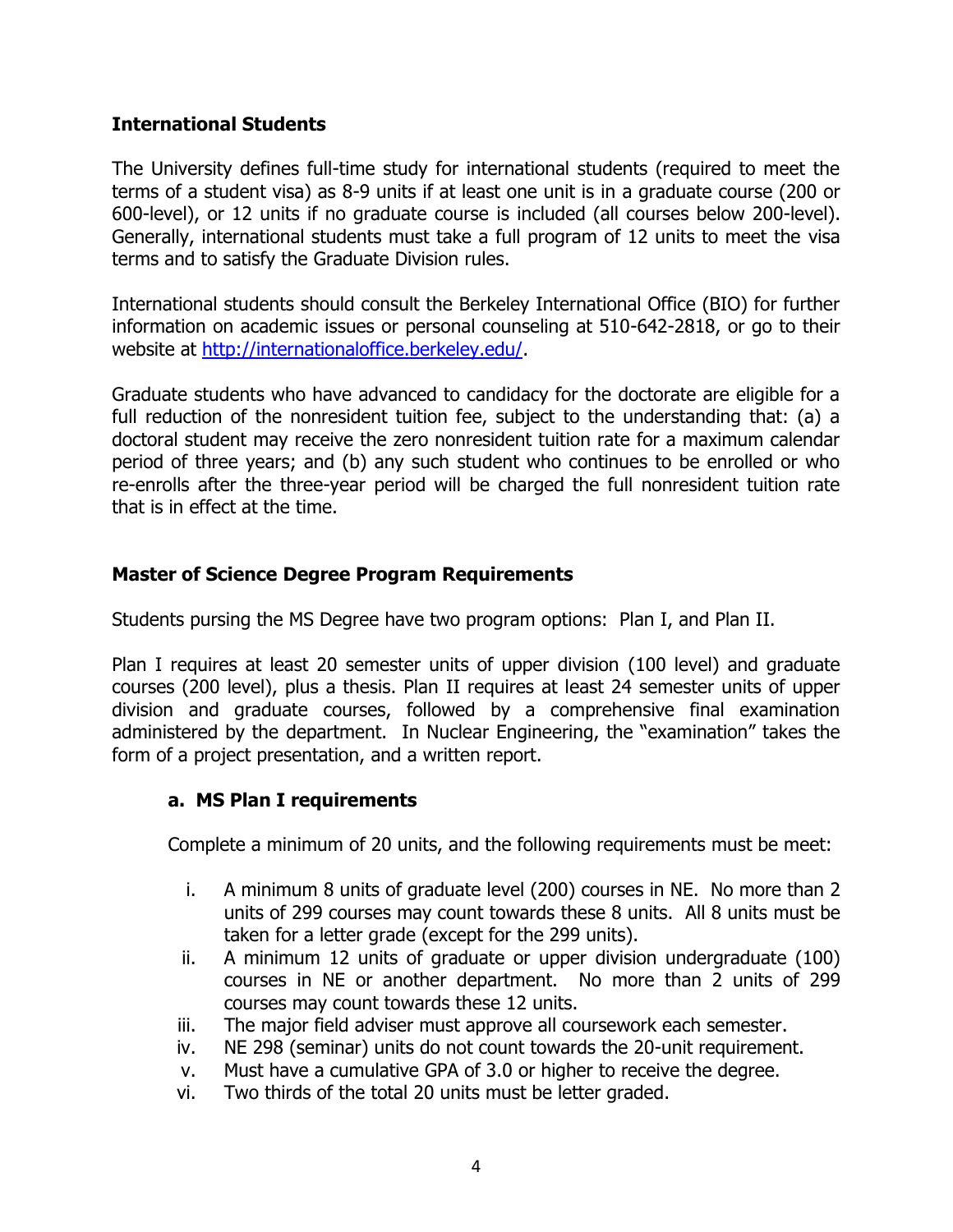#### **Thesis Requirement**

The Master's Thesis is required for the MS Plan I program. Guidelines on "Thesis Writing and Filing" can be found at this link [http://grad.berkeley.edu/academic-progress/thesis/.](http://grad.berkeley.edu/academic-progress/thesis/)

#### **Committee Requirement**

Students must have a properly constituted thesis committee that includes three NE faculty members, all of which must be Academic Senate members. If a proposed committee member does not belong to the Academic Senate (i.e. LBL or LLNL), you are required to include a request for an exception (and the CV) together with the application for advancement to MS candidacy. Contact the Student Services Advisor if you require an exception request for a committee member, as you will be required to upload the exception memo and the committee members CV when applying using the eForm in Cal Central.

### **b. MS Plan II requirements**

Complete a minimum of 24 units, and the following requirements must be meet:

- i. A minimum 12 units of graduate level (200) courses in NE. No more than 2 units of 299 courses may count towards these 12 units. All 12 units must be taken for a letter grade (except for the 299 units).
- ii. A minimum 12 units of graduate or upper division undergraduate (100) courses in NE or another department. No more than 2 units of 299 courses may count towards these 12 units.
- iii. The major field adviser must approve all coursework each semester.
- iv. NE 298 (seminar) units do not count towards the 24-unit requirement.
- v. Must have a cumulative GPA of 3.0 or higher to receive the degree.
- vi. Two thirds of the 24 units must be letter graded.

#### **Comprehensive Exam and Committee**

Completion of a project culminating in a written report (10-50 pages) and an oral presentation (30 minutes) before a committee of three faculty members or two faculty members and one approved non-university person. The written report must be submitted to the committee chair, and the Student Services Adviser at least one week prior to the oral presentation. Approval by the professor in charge of the research project and the HGA is required.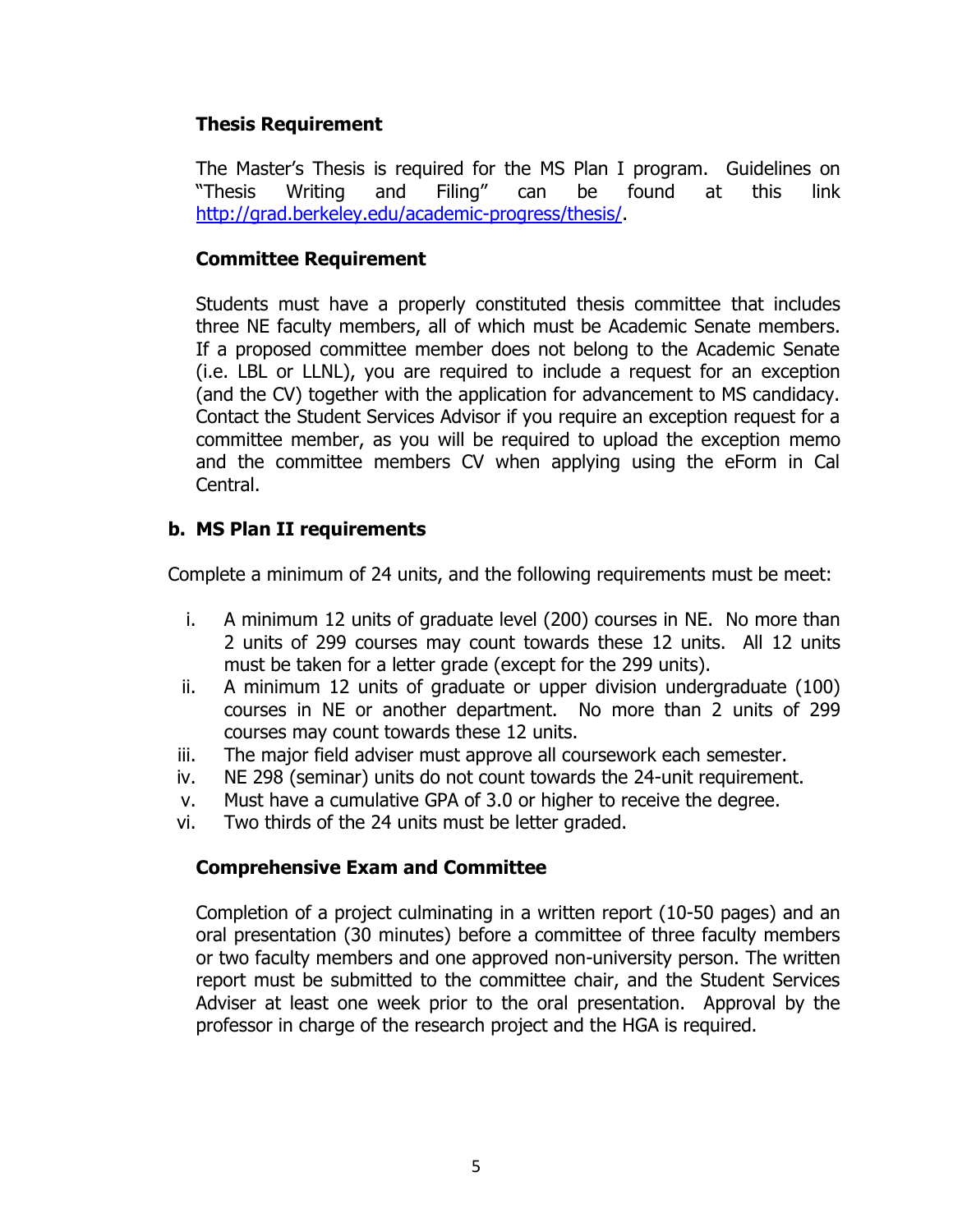#### **Transferring Coursework**

Master's student may transfer up to 4 semester units or 6 quarter units of course work completed as a graduate student at another institution. The student must have received at least a B in the course(s) and have a GPA of at least 3.3 or higher at both Berkeley and the other institution. Students cannot use units from another institution to satisfy the minimum unit requirement in 200 series courses.

Berkeley undergraduates who take graduate course work during their last undergraduate semester may petition to backdate graduate standing in order to receive graduate credit for that course work. Graduate standing may be backdated for only one semester, and students may petition for credit only for course work that was not required for the undergraduate degree.

All petitions require approval by the HGA, Peter Hosemann, before the request can be submitted to the Graduate Division's Associate Dean for review and final approval.

#### **Doctor of Philosophy (Ph.D.)**

In order to receive the Ph.D. in Nuclear Engineering, all students must successfully complete the following three milestones:

- Required coursework: major and minor requirements
- Departmental Exams: first year screening exams and the oral qualifying exam
- Dissertation

#### **Major Field Requirement**

The major field is always defined as "Nuclear Engineering", not the student's specific research area. All six courses required for this field must be NE courses in the department. Occasionally students may petition to include courses taught by NE faculty in other departments.

#### **Major Field Requirements**

- 6 NE courses, of which 4 must be graduate level (200) NE courses taken at UCB.
- Major courses must be taken for a letter grade.
- A minimum 3.5 GPA is required for all major courses.

#### **Minor Requirements (two minors required)**

In addition to a major field, each student must select two minor fields that serve to broaden the base of the studies and lend support to the major field. Each minor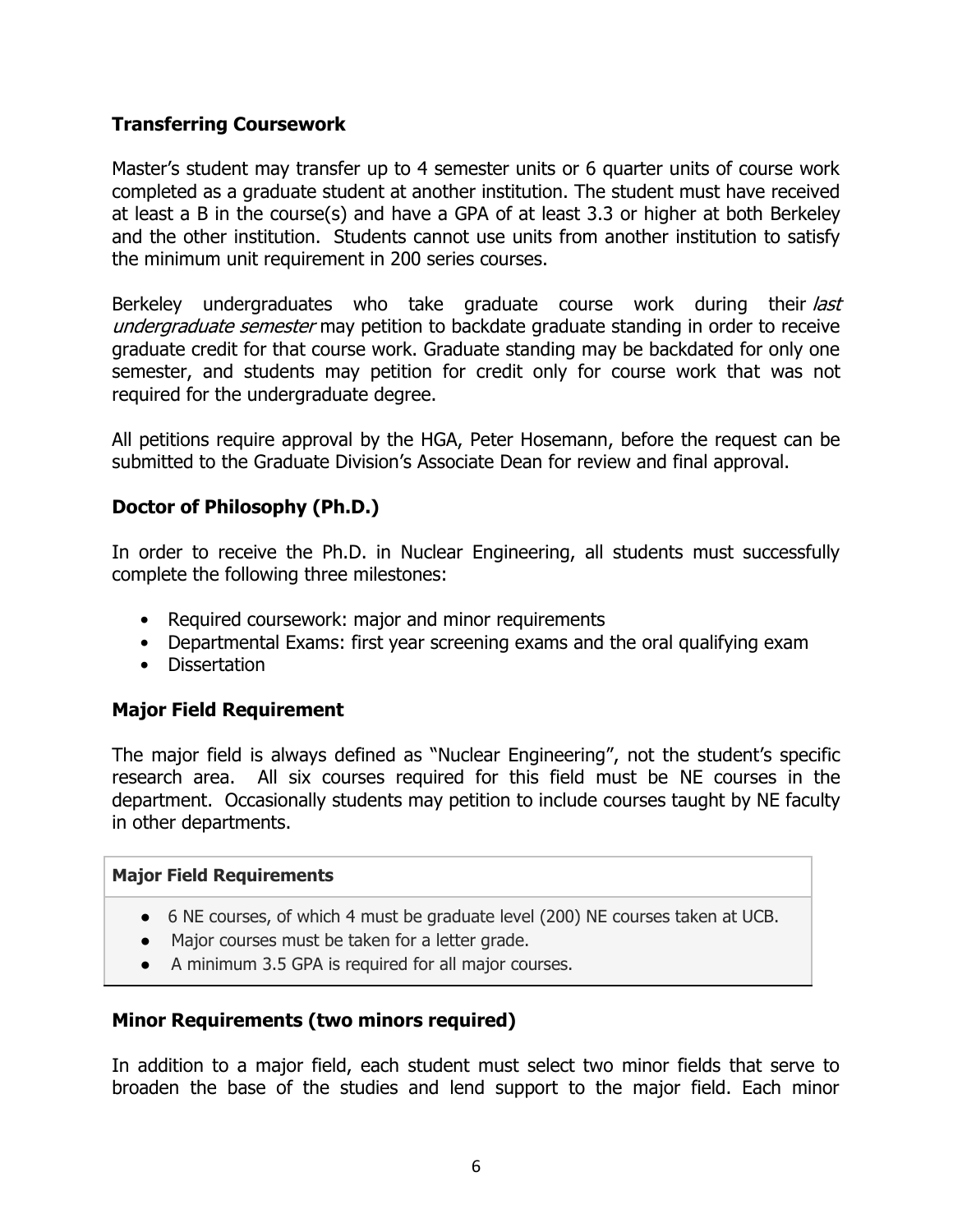program field should have an orientation different from the major program. Typically, at least one minor field consists of regular courses taken outside the department (i.e., no 298 or 299 independent studies or non-graded courses). Each field must contain at least 6 units of course credit.

| <b>Outside Minor Requirements</b>                                                                                                                                                                                                                                                                                                                                                                                                       |  |  |
|-----------------------------------------------------------------------------------------------------------------------------------------------------------------------------------------------------------------------------------------------------------------------------------------------------------------------------------------------------------------------------------------------------------------------------------------|--|--|
| • Should be in a distinct technical area and named (e.g., "Numeric Analysis", "Heat<br>Transfer", "Plasma Physics").<br>3 upper division courses; or one graduate level course, and 1 upper division<br>$\bullet$<br>Consist primarily of courses from outside of the department.<br>$\bullet$<br>All outside minor courses must be taken for a letter grade.<br>$\bullet$<br>6 unit minimum.<br>Minimum 3.0 GPA required.<br>$\bullet$ |  |  |
| <b>Second Minor Requirements</b>                                                                                                                                                                                                                                                                                                                                                                                                        |  |  |
| • Can be in Nuclear Engineering.<br>2 courses, one of which must be a graduate level course.<br>Minor courses must be taken for a letter grade.<br>$\bullet$<br>6 unit minimum.<br>$\bullet$<br>Minimum 3.0 GPA required<br>$\bullet$                                                                                                                                                                                                   |  |  |

#### **Departmental Exams Required for the PhD**

#### **Screening Exams**

During the first year in graduate study, students must pass the screening exams, consisting of four written exams in four different subject areas. Choose four subject from the following eight subject areas: (1) radiation detection, (2) heat transfer and fluid mechanics, (3) nuclear physics, (4) neutronics, (5) fusion theory, (6) nuclear materials, (7) radioactive waste management, and (8) Radio BioPhysics. All graduate students, whether MS, or PhD students, must pass four screening exams during their first year of study if they wish to be admitted to, or continue into the PhD program.

The exam is offered twice a year; prior to the start of classes in January and right after the end of the spring semester (the last two weeks of May, or the first week of June). Students can choose how to distribute the exams, but need to complete all of four exams within the first year. Each exam can be attempted twice. Upon failure of the first attempt, the exam must be retaken in the same subject area. Borderline exam results may require an oral exam within one week of the initial screening exam.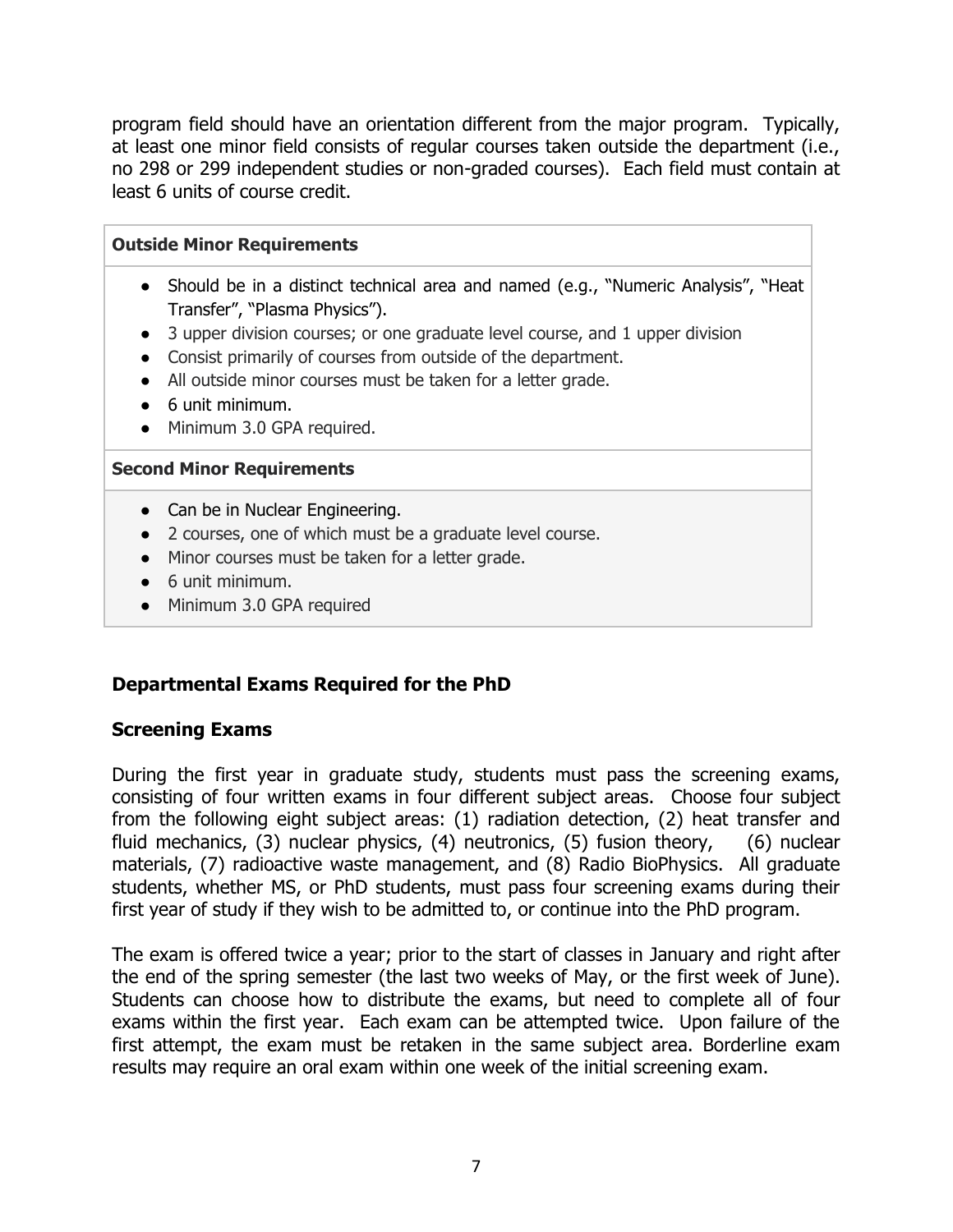Towards the end of each semester, the Student Services Adviser will e-mail all eligible students and ask them to sign up for the subject area they wish to take. The exam is closed book, each section lasting 75 minutes.

### **Oral Qualifying Exam (QE)**

After completing the required coursework for the PhD the student takes the oral qualifying (QE) exam.

Students must submit an application to the Graduate Division to take the qualifying exam no later than three weeks before the exam date. Students submit the application to apply for the QE using the eForm found on Cal Central. Students are required to list at least three subject areas that they will cover during the examination, as well as the members of their exam committee. The three subject areas should include the major (Nuclear Engineering), and both minors. Students may not take the exam before the Graduate Division sends notice that admission to the exam has been approved. The student must be registered for the semester in which the exam is taken (or, during winter or summer break, be registered in either the preceding or following semester); have completed at least one semester of academic residence; and must have no more than two courses on his or her record graded incomplete. Eligibility to take the qualifying exam is valid for 18 months. Once students have set a date for their qualifying exam with the NE Student Services Office, they should submit the Application for the Qualifying Exam via eForm on Cal Central.

The four member committee conducting the QE must be approved by the Dean of the Graduate Division. The student determines the members of the QE exam committee in accordance with the examination fields. The exam committee is usually composed of three members from the department, and a non-departmental faculty member who represents an outside minor. The chair of the committee and the outside member must be members of the Berkeley Division of the Academic Senate. Under certain circumstances, a non-Senate member can serve on a QE committee as an additional member if they offer expertise not otherwise available among regular faculty. Students must include a CV for the non-Senate member, with a request for an exception explaining why a non-Senate member is being requested. Note: the Chair of the oral QE committee cannot also serve as Chair of the student's Dissertation Committee. The entire committee must be present for the entire QE exam.

The examination usually lasts three hours. A student should consult with his or her adviser about the form and content of the examination, which is usually a presentation of the student's research and questions relating to coursework in the outside minors. The intent of the oral examinations is to ascertain the breadth of a student's knowledge and preparation for writing his or her thesis. Students should be able to exhibit their knowledge and understanding of the fundamental facts and principles that apply to their work. The faculty examiners judge whether students have the ability to think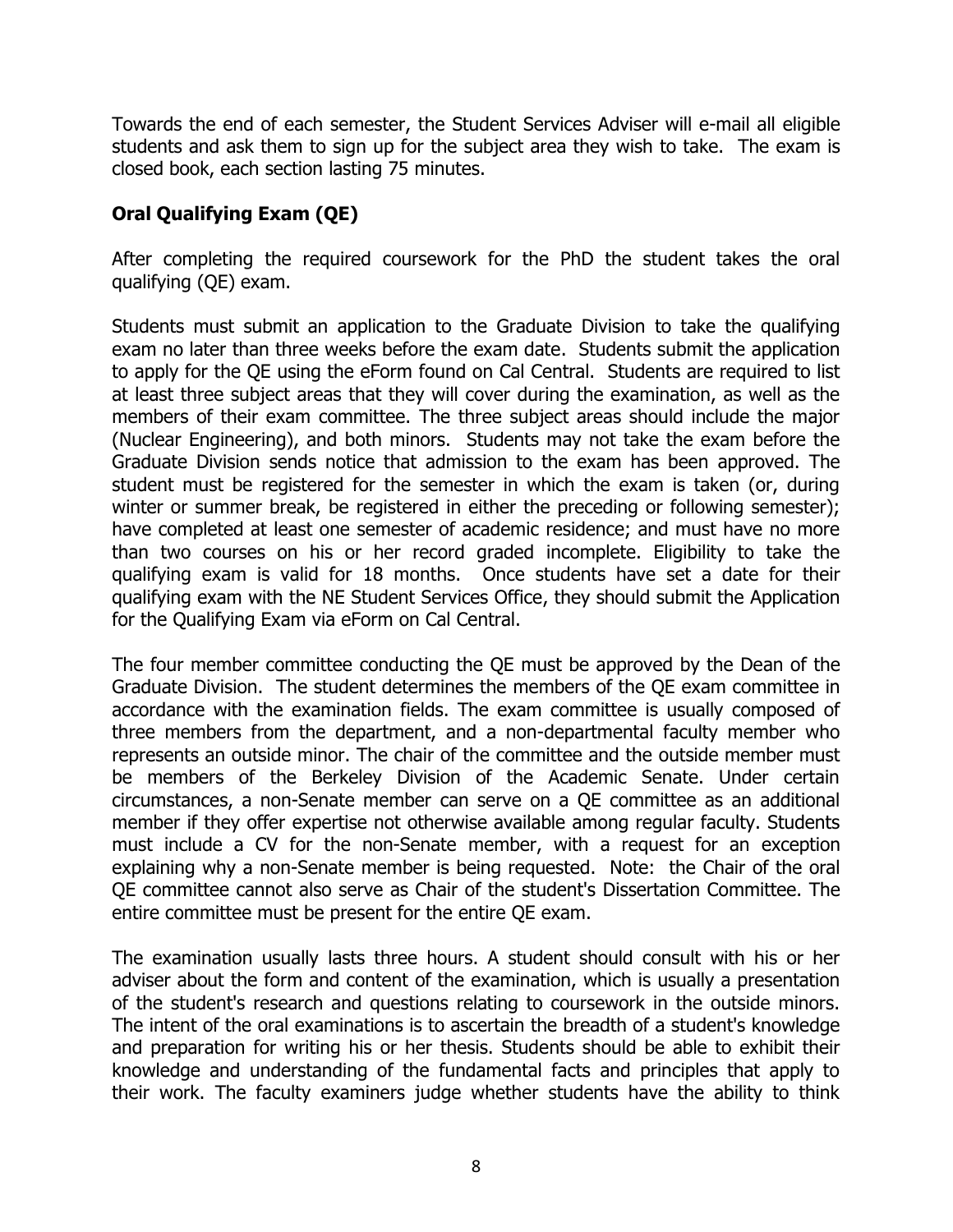incisively and critically about both the theoretical and the practical aspects of their subject areas, and whether students can, in all likelihood, design and produce acceptable dissertations.

#### **Advancement to Candidacy**

After passing the oral QE, students should submit the Application for Advancement to PhD Candidacy using the eForm found on Cal Central. Once submitted, the system routes the eForm application to the NE Student Services Advisor, and the Graduate Degrees Office for approval. You should submit the application for advancement to PhD candidacy no later than the end of the semester following the one in which the student passed the qualifying examination.

When a nonresident PhD student advances to PhD candidacy, they are eligible for a waiver of the nonresident tuition fee for a maximum calendar period of three years.

Candidacy for the doctorate is only valid for a limited time. The Graduate Division will inform students when they advance to candidacy the number of semesters they are eligible to be a PhD candidate. Students who do not file their dissertation within that time, plus a two-year grace period, will have their candidacy lapsed. The Graduate Division usually will not accept qualifying examinations more than five years old as representing current knowledge unless the student gives other evidence of continuing scholarly activity besides research for the dissertation.

Doctoral degrees are awarded in December, May, and August for summer degree conferral. The Graduate Division's deadline to file a dissertation is the last working day of the semester. However, students should submit the dissertation to his or her committee members at least two months before the Graduate Division deadline. In order to receive a degree in any given term, students must complete all degree requirements before the last day of the term. Students must be registered or on Filing Fee status the semester that they file their dissertation, and receive their degree. For summer degree conferral, the Graduate Division requires student registration the previous spring semester.

#### **Ph.D. Dissertation**

A dissertation on a subject chosen by the candidate, bearing on the principal subject of the student's major study and demonstrating the candidate's ability to carry out independent investigation, must be completed and receive the approval of the dissertation committee and the dean of the Graduate Division. The committee consists of three members, including the instructor in charge of the dissertation and one member outside the candidate's department. This committee shall guide the candidate's research and shall arrange for such conferences as may be necessary for the complete elucidation of the subject treated in the dissertation. Students should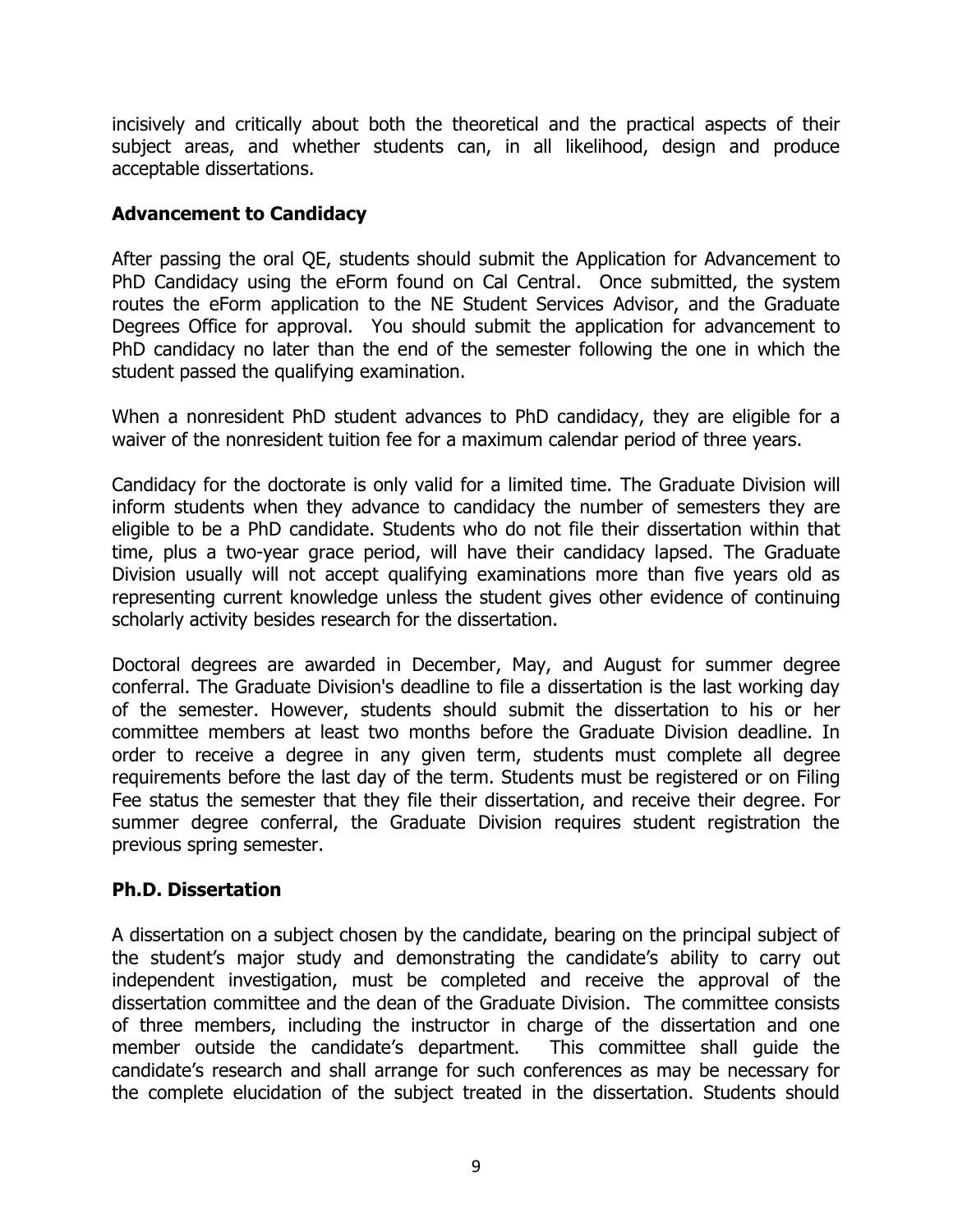consult "Guidelines for Submitting a Doctoral Dissertation or a Master's Thesis" at: <http://grad.berkeley.edu/policies/guides/dissertation-filing/>

### **Grading and Evaluation**

Grades are awarded for courses at the discretion of the professor responsible for the course. Graduate students are required by University regulation to maintain at least a 3.0 grade point average. Students who fail to meet this standard, or who in other respects do not make normal progress toward the degree, are subject to dismissal after the first year or at the MS level.

Graduate students have no time limit for replacing incomplete ("I") grades. Students must replace incompletes with letter grades or S/U before they are advanced to candidacy, unless the Graduate Adviser specifies in writing for each incomplete that (1) the course work is neither necessary nor closely related to the degree and (2) removal of the I grade would only delay completion of the degree. Students are permitted a maximum of two "forgiven" incompletes at the time they apply for Ph.D. candidacy; any other incompletes must have been replaced by letter grades at that time. Graduate Policy on Grading can be found at this link [http://grad.berkeley.edu/policy/coursework](http://grad.berkeley.edu/policy/coursework-grading-probation-and-dismissal-policy/)[grading-probation-and-dismissal-policy/.](http://grad.berkeley.edu/policy/coursework-grading-probation-and-dismissal-policy/)

### **Appeals Procedure**

The Nuclear Engineering Department handles problems of an academic nature through a process of discussion and decision-making identical to that followed in the discussion and settlement of any aspect of a given student's program. Should a problem develop, the student arranges to meet with his or her adviser to discuss the matter. Failing a resolution of the problem, the matter is referred to the Head Graduate Adviser, and Student Services Adviser. If the situation remains unresolved, it is then passed to the NE Chair for discussion. If the student is not satisfied with the outcome of this appeals procedure, he or she may consult with the Associate Dean for Graduate Degrees in the Graduate Division, 424 Sproul Hall. The student may also seek the advice of the Student Ombudsperson (642-5754).

### **Time to Degree and Residence Requirements**

Students in Nuclear Engineering are subject to the University's Normative Time Policy and are required to (a) be registered each semester, and (b) satisfy all requirements for the Ph.D., from entrance with either a BS or an MS to completion of the dissertation, within a period of five years. An additional two semesters of "withdrawal" (i.e., semesters in which the student is not registered) may be added. The University defines Normative Time as "the elapsed time", calculated to the nearest semester that students would need to complete all requirements for the doctorate, assuming that they are engaged in full-time study and making adequate progress toward their degrees"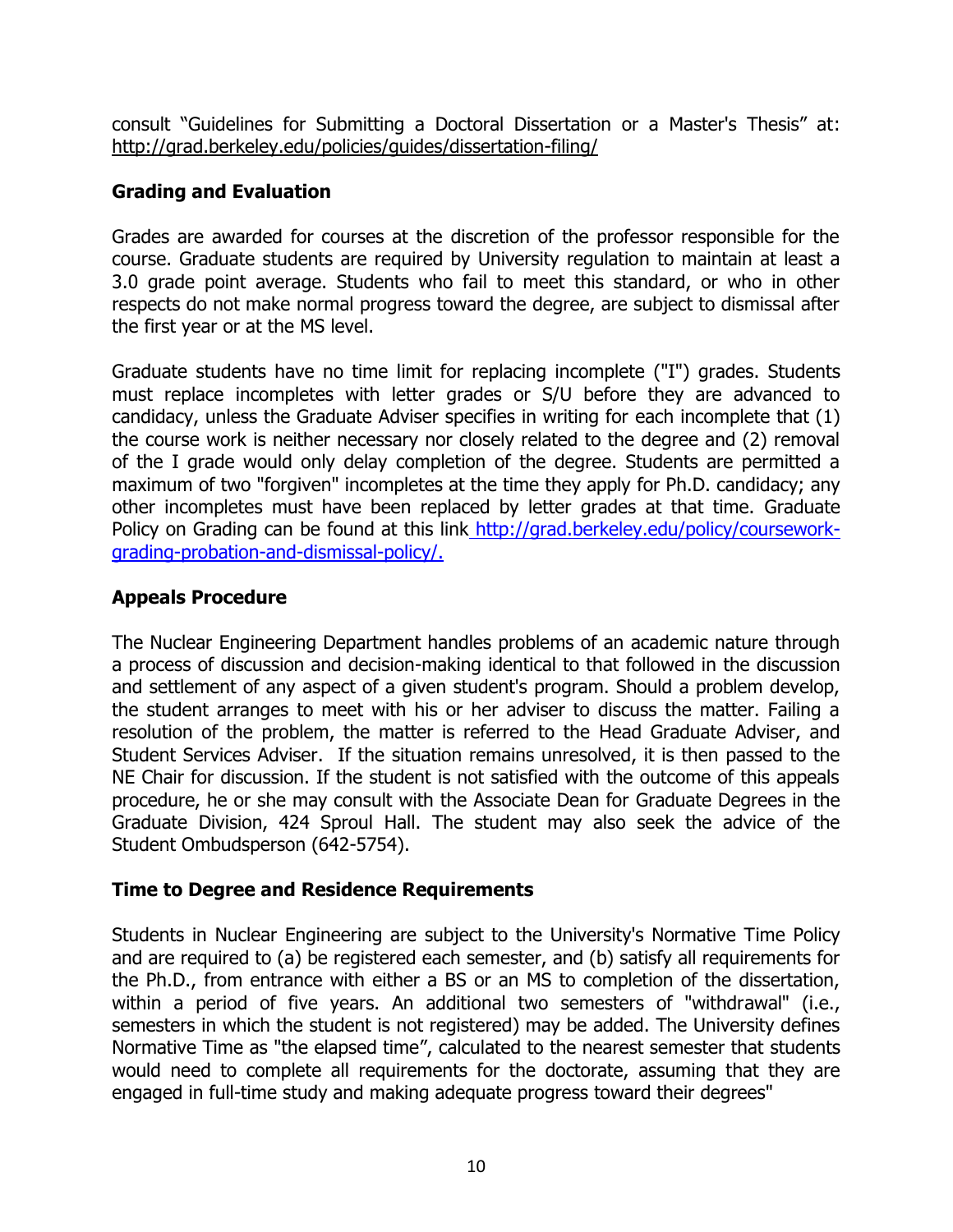Students are considered as making satisfactory progress if they complete the MS degree within two years after admission and complete all PhD requirements except the dissertation within five years of admission. This allows for two years, plus two semesters' non-registered (withdrawn) status, for the writing of the dissertation.

If a student withdraws, he or she must apply for readmission in order to register (contact Graduate Degrees, 642-7330). Applications for readmission are considered petitions that must be approved by the Head Graduate Adviser; approval of the petition is not necessarily automatic. The dissertation should be completed no more than five years after completion of the oral comprehensive exam.

#### **Academic Residence Requirement**

Graduate Division defines academic residence as enrollment in at least 4 units of 100 or 200 series courses per required semester of academic residence. MS students must complete a minimum of two semesters of academic residence at Berkeley. Doctoral students must complete a minimum of four semesters of academic residence at Berkeley. To complete both an MS and a Ph.D., graduate students must complete six semesters of academic residence at Berkeley.

#### **California Residency**

All non-resident students who are U.S. citizens or permanent residents should plan on becoming legal California residents as soon as possible, if they wish financial aid for non-resident tuition. Most University fellowships and awards will pay nonresident tuition for the first year of graduate study only.

Eligible students should begin the process, not always simple and straightforward, of establishing California residency as soon as they arrive on campus. See the Graduate Application for Admission and Fellowships for further information. Students should apply for residency through Residence Affairs. Information on residency can be found at [http://registrar.berkeley.edu/Residency/legalinfo.html.](http://registrar.berkeley.edu/Residency/legalinfo.html)

### **Filing Fee**

The Filing Fee permits eligible doctoral or master's students to pay only a small portion of the university registration fee instead of full in-state registration fees the semester they file their theses or dissertations or take a final examination required for the degree. International students are also eligible for the Filing Fee. Filing Fee status is approved only once per degree for eligible students. If the student does not complete the degree requirements during the Filing Fee eligibility period, the fee is forfeited and students must apply for readmission via the eForm found on Cal Central, and will be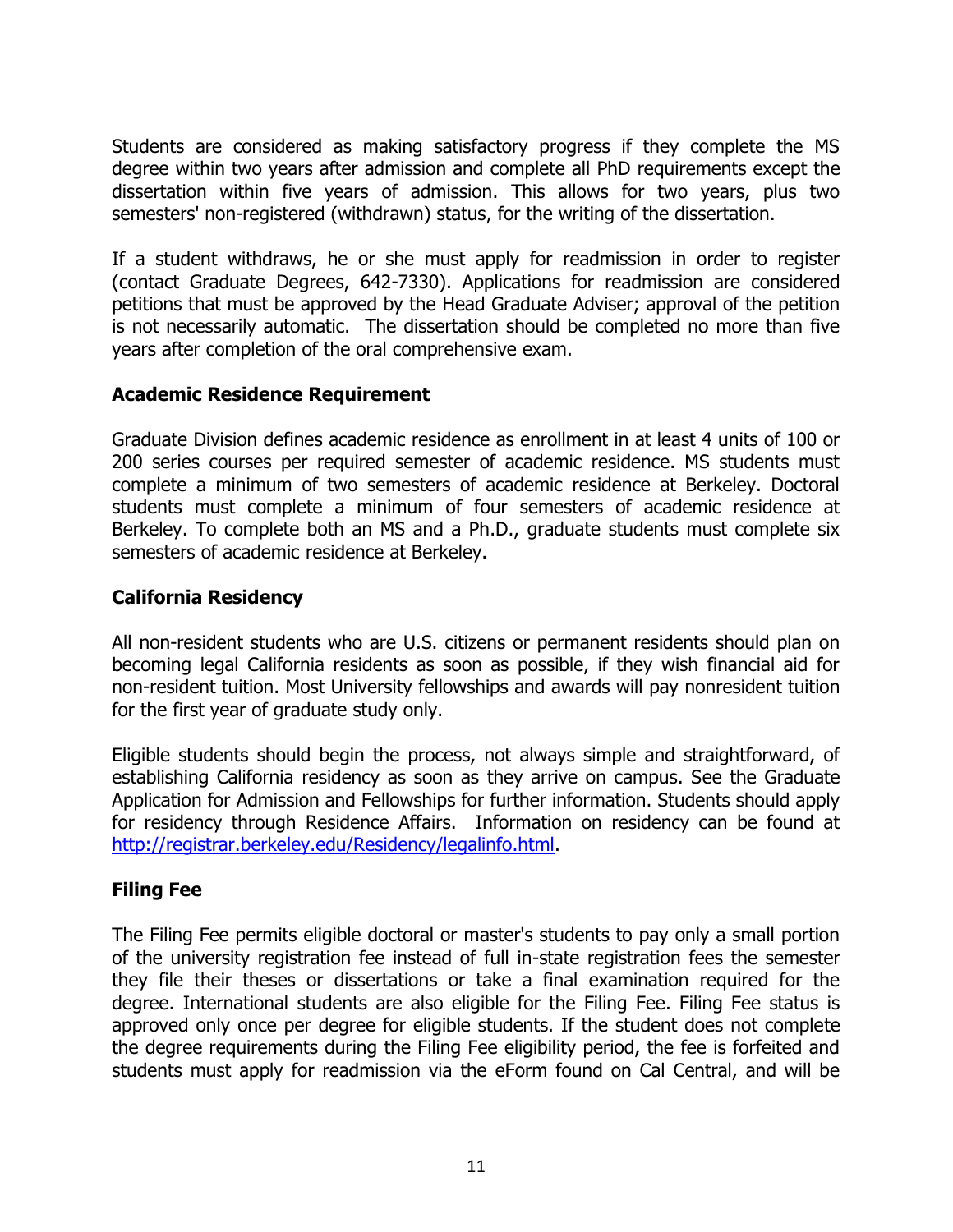required to pay regular registration fees during the semester the degree requirements are completed, and or thesis or dissertation is submitted.

Students must apply to the Graduate Division for Filing Fee status. Applications are submitted using the eForm found on Cal Central. Filing Fee status is not equivalent to registration, and students on Filing Fee status are not registered students, and will no longer have access to use University facilities not available to the general public. The most important factor the Graduate Division considers in determining Filing Fee eligibility is the student's registration history: The Graduate Division expects students to have met the University's requirement for continuous registration (which includes a maximum of two semesters of approved withdrawal). If a student has more than two semesters of approved withdrawal, he or she is usually not eligible for Filing Fee status. Students on Filing Fee may not hold positions as GSR's, GSI's or readers.

Doctoral students may apply for the Filing Fee when all degree requirements have been completed except for the final reading and the filing of the dissertation. If students have not been registered while carrying out research and writing on the dissertation (except for the two semesters of approved withdrawal), detailed written justification from the dissertation chair, endorsed by the Graduate Adviser, must accompany the application.

#### **Financial Assistance**

The Nuclear Engineering Department makes every effort to fully support students during their first year of study by offering a financial package that covers tuition and fees and employment as a teaching or research assistant. The department has a limited amount of fellowship funding available to students. This is usually used to supplement teaching assistantships and pay tuition and fees for incoming students. The department will not provide support for non-resident tuition after the first year, as students are expected to establish residency. It is the student's responsibility to find a research position with one of the faculty to cover his or her financial support at Berkeley for subsequent years. Nuclear Engineering generally reserves teaching (GSI) positions for first year students but often hires advanced students with specific expertise for some courses. Students may also teach in other departments.

The Graduate Division provides information on graduate student support at [http://www.grad.berkeley.edu:80/grad/finance/.](http://www.grad.berkeley.edu/grad/finance/) A listing of selected non-university fellowships directly related to Nuclear Engineering is also available on our web site at [http://www.nuc.berkeley.edu/graduate/fellowships.html.](http://www.nuc.berkeley.edu/graduate/fellowships.html)

The Graduate Division has a handout entitled "What You Need to Know About Being a Graduate Student Instructor (GSI), Graduate Student Researcher (GSR), Reader, or Tutor;" found at www.grad.berkeley.edu/grad/. GSI's and GSR's must be registered for a minimum of 8 units and may not be appointed for more than 50 percent time during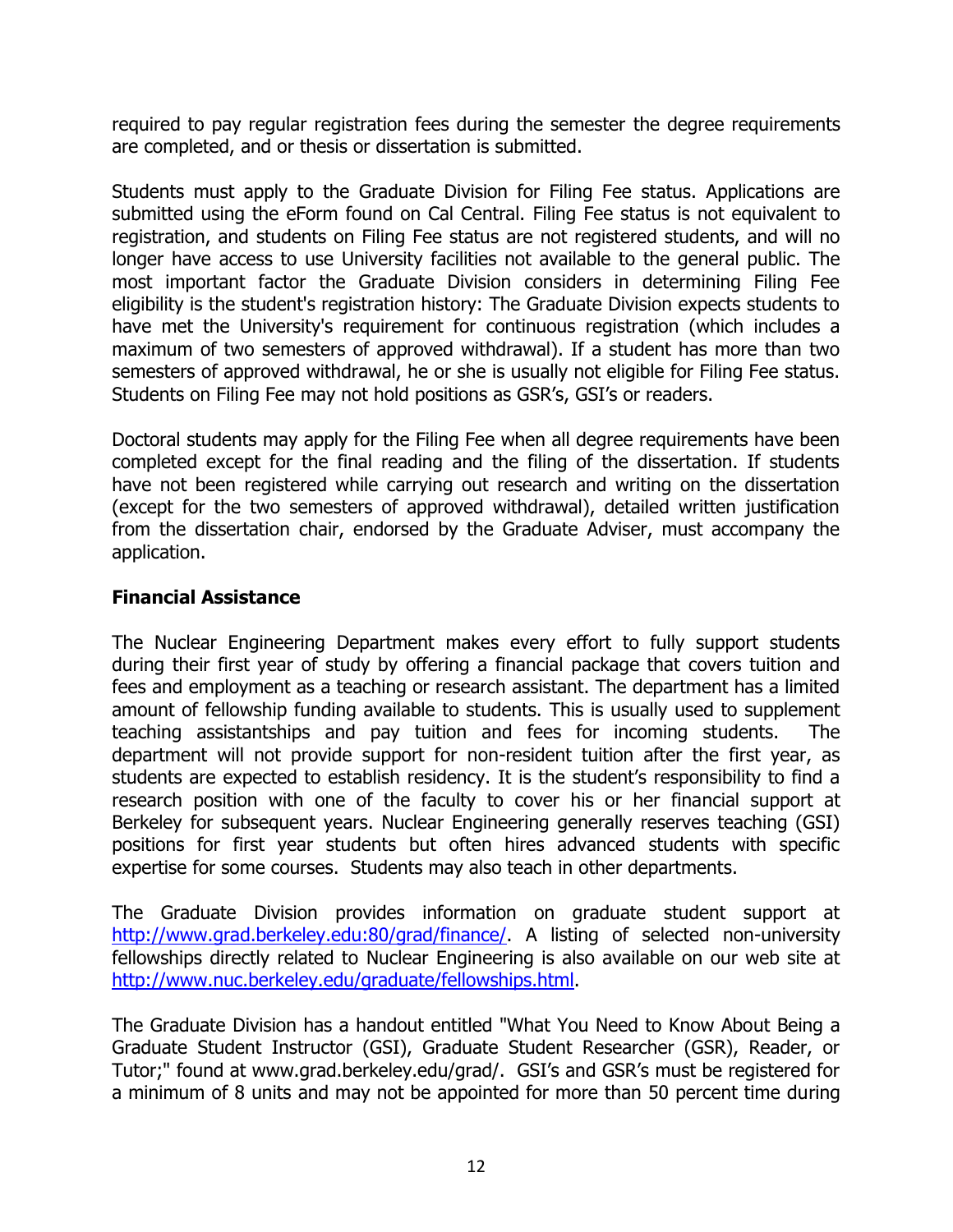academic semesters. They must meet minimum GPA requirements (3.0) and may have no more than two incomplete grades in upper division or graduate level courses. They are expected to make satisfactory progress toward their degrees within the Normative Time framework. Students may not serve as GSIs in courses for which they are enrolled, and only graduate students who are advanced to candidacy may evaluate the work of or offer formal instruction to other graduate students. There is a limit of eight semesters of service as a GSI. By exception a student may be appointed beyond the eighth semester if he or she has been advanced to candidacy for the Ph.D.; under NO circumstances may a student serve as a GSI for more than six years. A student may not hold concurrent appointments as a GSI and Reader for the same course, nor may a student serve as a Reader in a course in which he or she is enrolled. Readers must be advanced to doctoral candidacy to be appointed to a graduate course.

GSI positions are covered by a collective bargaining agreement between the University and the United Automobile Workers. Graduate students who are registered, enrolled, and in good academic standing are may be entitled to fee remission, a partial remission of the Educational Fee and the Registration Fee, and other applicable benefits as set forth in the Agreement.

As of October, 2020, salary levels for a GSI/Readers were as follows:

GSI I \$4513.80/mo. @ 100% GSI II \$4821.10/mo. @ 100% (4 semesters of experience as a GSI at Berkeley) Readers \$16.53/hr. (as of 10/1/20)

#### **Graduate Student Researcher Policy**

NE graduate student minimum support is the equivalent of a 46% GSR step IX appointment plus full payment of tuition and fees.

This salary level is a commitment made by the department to the students of the incoming class. As most students advance, their funding will be provided through the mechanism of research appointments and their Research Advisor's resources. It is expected that future appointments will adhere to these minimum support (stipend/fee) guidelines. Support is dependent on the student maintaining good academic standing, and continued academic progress.

Appointment guidelines for Graduate Student Researchers (GSRs) are listed below. Note that students with other primary funding sources, such as fellowships, will not require an appointment at the percentage listed below. In fact, the terms and conditions of some fellowship and traineeship awards may limit and/or prohibit a student from holding a payroll appointment or from receiving a supplement. However, when a student's monthly fellowship stipend is less than \$2800/mo., the Research Advisor should supplement the shortfall by providing an additional award or an appointment